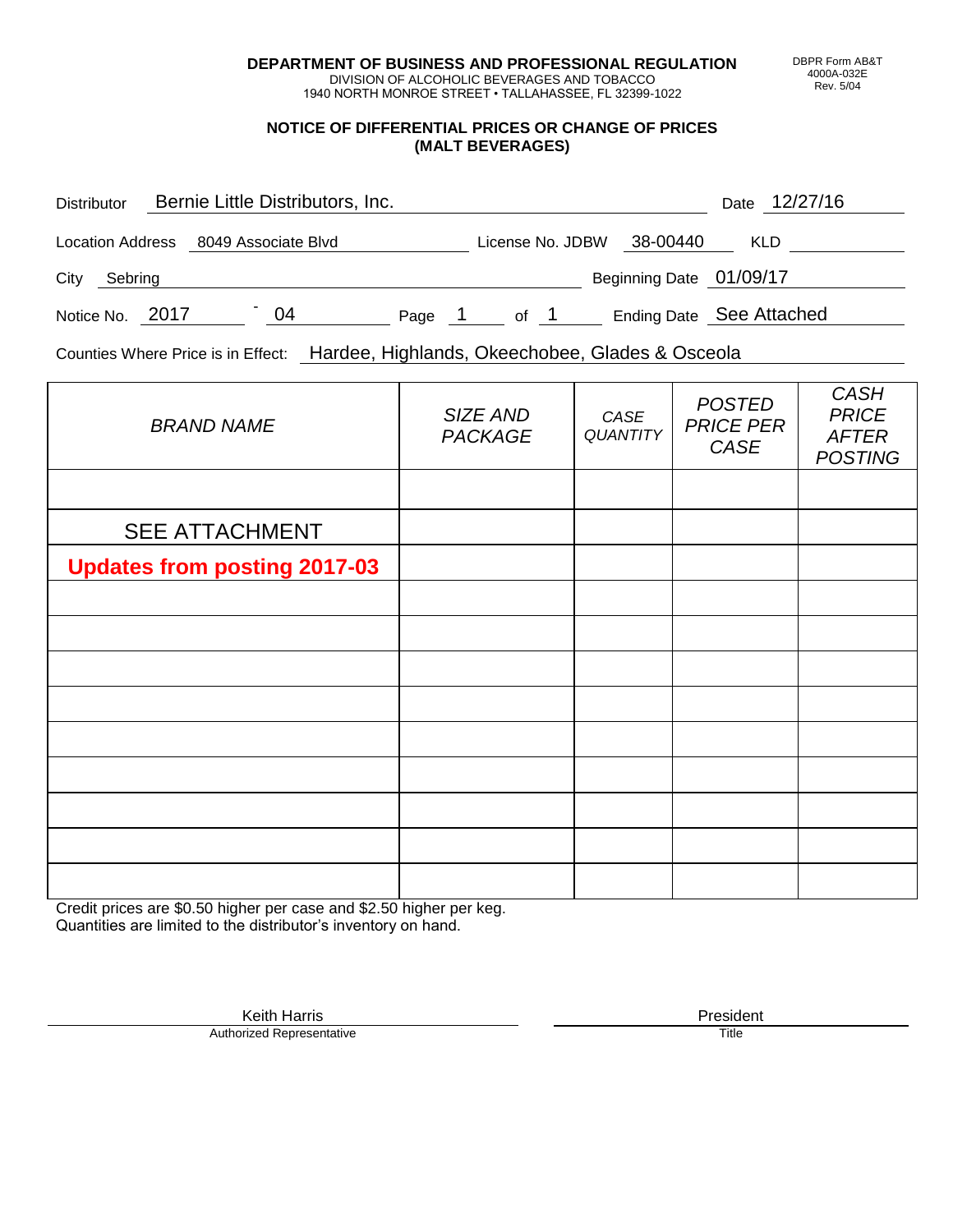## **Bernie Little Distributors, Inc. Price Promotions - 1st Quarter 2017 Updates from 2017-03 made in red Sebring - Hardee, Highlands, Okeechobee, Glades & Osceola**

|                                                                 |                         |              |          | Posted  | Frontline |        |          |         |
|-----------------------------------------------------------------|-------------------------|--------------|----------|---------|-----------|--------|----------|---------|
| <b>Brands</b>                                                   | Package                 | <b>Start</b> | Stop     | Price   | Price     | Qty    | Premise  | Comment |
| Bud, Bud Lt                                                     | 24/8oz Can              | 01/02/17     | 02/11/17 | \$12.30 | \$13.25   | $5-19$ | Off      |         |
| Bud, Bud Lt                                                     | 24/8oz Can              | 01/02/17     | 02/11/17 | \$11.40 | \$13.25   | $20+$  | Off      |         |
|                                                                 |                         |              |          |         |           |        |          |         |
| Bud & Bud Lt                                                    | 24/8oz Can 2/12         | 01/02/17     | 02/11/17 | \$13.10 | \$13.60   | $5-19$ | Off      |         |
| Bud & Bud Lt                                                    | 24/8oz Can 2/12         | 01/02/17     | 02/11/17 | \$12.20 | \$13.60   | $20+$  | Off      |         |
| Michelob Ultra                                                  | 24/8oz Can 2/12         | 01/02/17     | 02/11/17 | \$13.50 | \$14.45   | $5-19$ | Off      |         |
| Michelob Ultra                                                  | 24/8oz Can 2/12         | 01/02/17     | 02/11/17 | \$12.20 | \$14.45   | $20+$  | Off      |         |
|                                                                 |                         |              |          |         |           |        |          |         |
| Michelob Ultra                                                  | 24/8oz Can              | 01/02/17     | 02/11/17 | \$12.70 | \$14.35   | $5-19$ | Off      |         |
| Michelob Ultra                                                  | 24/8oz Can              | 01/02/17     | 02/11/17 | \$11.40 | \$14.35   | $20+$  | Off      |         |
| Brands & Packages above may be mixed and matched to achieve qty |                         |              |          |         |           |        |          |         |
|                                                                 |                         |              |          |         |           |        |          |         |
| Bud, Bud Lt                                                     | 24/8oz Can              | 02/13/17     | 03/04/17 | \$12.30 | \$13.25   | $5-19$ | Off      |         |
| Bud, Bud Lt                                                     | 24/8oz Can              | 02/13/17     | 03/04/17 | \$11.40 | \$13.25   | $20+$  | Off      |         |
|                                                                 |                         |              |          |         |           |        |          |         |
| Bud & Bud Lt                                                    | 24/8oz Can 2/12         | 02/13/17     | 03/04/17 | \$13.10 | \$13.60   | $5-19$ | Off      |         |
| Bud & Bud Lt                                                    | 24/8oz Can 2/12         | 02/13/17     | 03/04/17 | \$12.20 | \$13.60   | $20+$  | Off      |         |
| Michelob Ultra                                                  | 24/8oz Can 2/12         | 02/13/17     | 03/04/17 | \$13.50 | \$14.45   | $5-9$  | Off      |         |
|                                                                 |                         |              |          |         |           | $10+$  | Off      |         |
| Michelob Ultra                                                  | 24/8oz Can 2/12         | 02/13/17     | 03/04/17 | \$11.70 | \$14.45   |        |          |         |
| Michelob Ultra                                                  | 24/8oz Can              | 02/13/17     | 03/04/17 | \$12.70 | \$14.35   | $5-19$ | Off      |         |
| Michelob Ultra                                                  | 24/8oz Can              | 02/13/17     | 03/04/17 | \$11.40 | \$14.35   | $20+$  | Off      |         |
| Brands & Packages above may be mixed and matched to achieve qty |                         |              |          |         |           |        |          |         |
|                                                                 |                         |              |          |         |           |        |          |         |
| Bud, Bud Lt                                                     | 24/8oz Can              | 03/06/17     | 03/11/17 | \$12.30 | \$13.25   | $5-19$ | Off      |         |
| Bud, Bud Lt                                                     | 24/8oz Can              | 03/06/17     | 03/11/17 | \$11.40 | \$13.25   | $20+$  | Off      |         |
|                                                                 |                         |              |          |         |           |        |          |         |
| Bud & Bud Lt                                                    | 24/8oz Can 2/12         | 03/06/17     | 03/11/17 | \$13.10 | \$13.60   | $5-9$  | Off      |         |
| Bud & Bud Lt                                                    | 24/8oz Can 2/12         | 03/06/17     | 03/11/17 | \$11.70 | \$13.60   | $10+$  | Off      |         |
|                                                                 |                         |              |          |         |           |        |          |         |
| Michelob Ultra                                                  | 24/8oz Can 2/12         | 03/06/17     | 03/11/17 | \$13.50 | \$14.45   | $5-9$  | Off      |         |
| Michelob Ultra                                                  | 24/8oz Can 2/12         | 03/06/17     | 03/11/17 | \$11.70 | \$14.45   | $10+$  | Off      |         |
|                                                                 |                         |              |          |         |           |        |          |         |
| Michelob Ultra                                                  | 24/8oz Can              | 03/06/17     | 03/11/17 | \$12.70 | \$14.35   | $5-19$ | Off      |         |
| Michelob Ultra                                                  | 24/8oz Can              | 03/06/17     | 03/11/17 | \$11.40 | \$14.35   | $20+$  | Off      |         |
| Brands & Packages above may be mixed and matched to achieve qty |                         |              |          |         |           |        |          |         |
| Bud, Bud Lt                                                     | 24/8oz Can              | 03/13/17     | 04/01/17 | \$12.30 | \$13.25   | $5-19$ | Off      |         |
| Bud, Bud Lt                                                     | 24/8oz Can              | 03/13/17     | 04/01/17 | \$11.40 | \$13.25   | $20+$  | Off      |         |
|                                                                 |                         |              |          |         |           |        |          |         |
| Bud & Bud Lt                                                    | 24/8oz Can 2/12         | 03/13/17     | 04/01/17 | \$13.10 | \$13.60   | $5-9$  | Off      |         |
| Bud & Bud Lt                                                    | 24/8oz Can 2/12         | 03/13/17     | 04/01/17 | \$11.70 | \$13.60   | $10+$  | Off      |         |
|                                                                 |                         |              |          |         |           |        |          |         |
| Michelob Ultra                                                  | 24/8oz Can 2/12         | 03/13/17     | 04/01/17 | \$13.50 | \$14.45   | $5-19$ | Off      |         |
| Michelob Ultra                                                  | 24/8oz Can 2/12         | 03/13/17     | 04/01/17 | \$12.20 | \$14.45   | $20+$  | Off      |         |
|                                                                 |                         |              |          |         |           |        |          |         |
| Michelob Ultra                                                  | 24/8oz Can              | 03/13/17     | 04/01/17 | \$12.70 | \$14.35   | $5-19$ | Off      |         |
| Michelob Ultra                                                  | 24/8oz Can              | 03/13/17     | 04/01/17 | \$11.40 | \$14.35   | $20+$  | Off      |         |
| Brands & Packages above may be mixed and matched to achieve qty |                         |              |          |         |           |        |          |         |
| Bud, Bud Lt, Select, Select 55                                  | 24/12oz Can/LNR 4/6     | 01/02/17     | 04/01/17 | \$21.60 | \$23.80   | $10+$  | Off      |         |
|                                                                 |                         |              |          |         |           |        |          |         |
| Mich, Mich Lt, AmberBock, Ultra, Ultra Lime, Ultra              |                         |              |          |         |           |        |          |         |
| Amber                                                           | 24/12oz LNNR 4/6        | 01/02/17     | 04/01/17 | \$21.60 | \$24.55   | $10+$  | Off      |         |
| Brands & Packages above may be mixed and matched to achieve qty |                         |              |          |         |           |        |          |         |
|                                                                 |                         |              |          |         |           |        |          |         |
| Bud, Bud Lt                                                     | 24/16oz Can 6/4         | 01/02/17     | 04/01/17 | \$22.65 | \$25.65   | $5+$   | On & Off |         |
| Brands & Packages above may be mixed and matched to achieve qty |                         |              |          |         |           |        |          |         |
|                                                                 |                         |              |          |         |           |        |          |         |
| Bud, Bud Lt                                                     | 24/16oz Can             | 01/02/17     | 04/01/17 | \$20.90 | \$27.60   | $30+$  | Off      |         |
| Brands & Packages above may be mixed and matched to achieve qty |                         |              |          |         |           |        |          |         |
|                                                                 |                         |              |          |         |           |        |          |         |
| Bud, Bud Lt, Select & Select 55                                 | 18pk/12oz Can & LNNR    | 01/02/17     | 04/01/17 | \$14.80 | \$16.90   | $20+$  | Off      |         |
| Brands & Packages above may be mixed and matched to achieve qty |                         |              |          |         |           |        |          |         |
|                                                                 |                         |              |          |         |           |        |          |         |
| Bud, Bud Lt, Select & Select 55                                 | 24/12oz LNNR 2/12       | 01/02/17     | 04/01/17 | \$21.55 | \$22.50   | $10+$  | On       |         |
| Brands & Packages above may be mixed and matched to achieve qty |                         |              |          |         |           |        |          |         |
|                                                                 |                         |              |          |         |           |        |          |         |
| Bud, Bud Lt, Select & Select 55                                 | 24/12oz Can & LNNR 2/12 | 01/02/17     | 01/25/17 | \$21.55 | \$22.50   | $10+$  | Off      |         |
| Brands & Packages above may be mixed and matched to achieve qty |                         |              |          |         |           |        |          |         |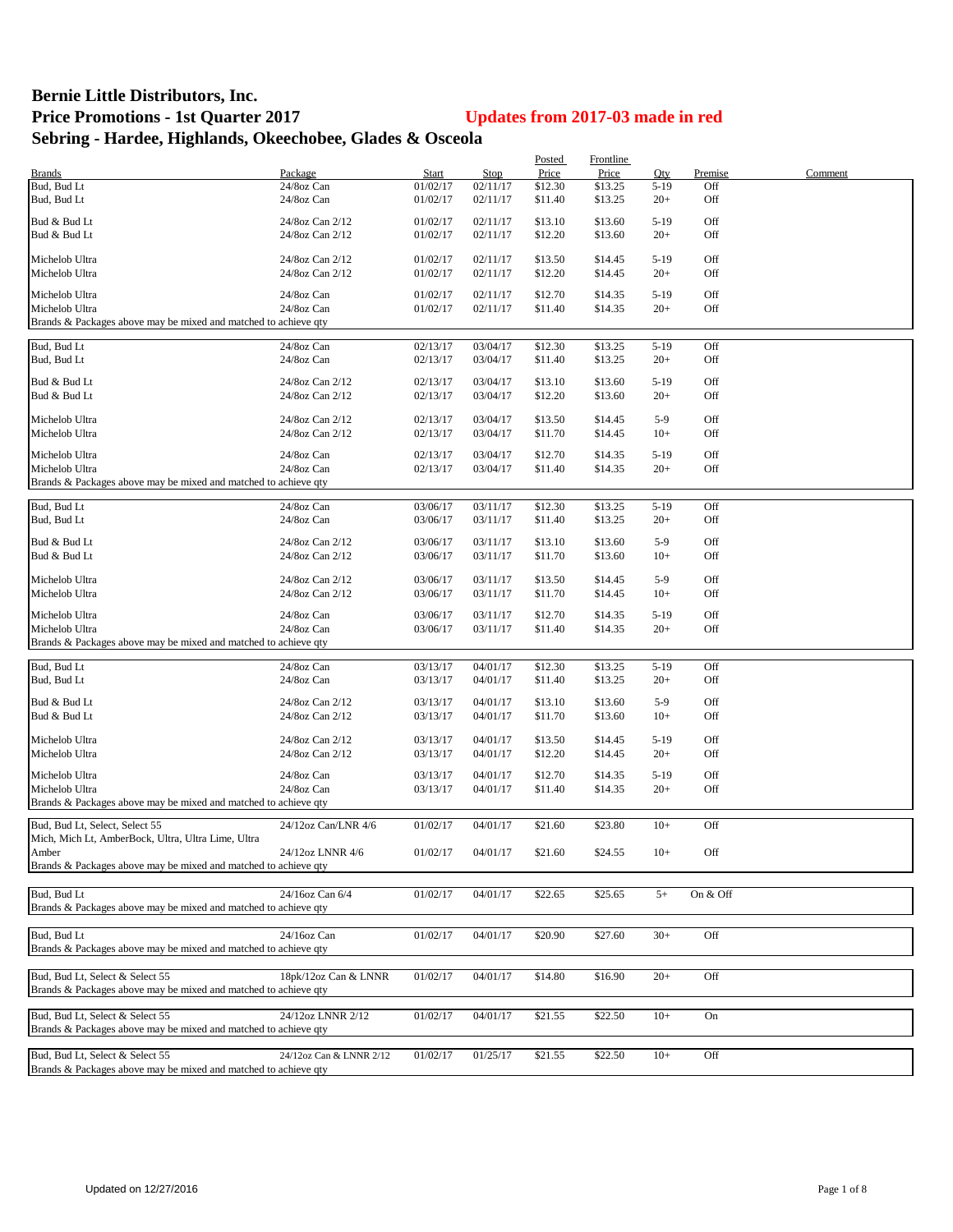|                                                                                                    |                                                    |                          |                  | Posted           | <b>Frontline</b> |              |            |         |
|----------------------------------------------------------------------------------------------------|----------------------------------------------------|--------------------------|------------------|------------------|------------------|--------------|------------|---------|
| <b>Brands</b><br>Bud, Bud Lt, Select & Select 55                                                   | Package                                            | <b>Start</b><br>01/26/17 | Stop<br>02/04/17 | Price<br>\$21.55 | Price<br>\$22.50 | Qty<br>10-49 | Premise    | Comment |
| Bud, Bud Lt, Select & Select 55                                                                    | 24/12oz Can & LNNR 2/12<br>24/12oz Can & LNNR 2/12 | 01/26/17                 | 02/04/17         | \$17.80          | \$22.50          | $50+$        | Off<br>Off |         |
| BL Lime, Platinum & Bud Black Crown                                                                | 24/12oz Can & LNNR 2/12                            | 01/26/17                 | 02/04/17         | \$23.15          | \$24.10          | $1-49$       | Off        |         |
| BL Lime, Platinum & Bud Black Crown                                                                | 24/12oz Can & LNNR 2/12                            | 01/26/17                 | 02/04/17         | \$17.80          | \$24.10          | $50+$        | Off        |         |
| Brands & Packages above may be mixed and matched to achieve qty                                    |                                                    |                          |                  |                  |                  |              |            |         |
| Bud, Bud Lt, Select & Select 55<br>Brands & Packages above may be mixed and matched to achieve qty | 24/12oz Can & LNNR 2/12                            | 02/06/17                 | 04/01/17         | \$21.55          | \$22.50          | $10+$        | Off        |         |
|                                                                                                    |                                                    |                          |                  |                  |                  |              |            |         |
| Bud, Bud Lt, Select & Select 55                                                                    | 24/12oz Can                                        | 01/02/17                 | 04/01/17         | \$20.75          | \$22.60          | 10-44        | Off        |         |
| Bud, Bud Lt, Select & Select 55                                                                    | $24/12$ oz Can                                     | 01/02/17                 | 04/01/17         | \$19.75          | \$22.60          | $45+$        | Off        |         |
| Bud, Bud Lt,                                                                                       | 24/12oz LNNR                                       | 01/02/17                 | 04/01/17         | \$20.75          | \$22.60          | 10-44        | Off        |         |
| Bud, Bud Lt,                                                                                       | 24/12oz LNNR                                       | 01/02/17                 | 04/01/17         | \$19.75          | \$22.60          | $45+$        | Off        |         |
| <b>Bud Light Lime</b>                                                                              | 24/12oz LNNR/Can                                   | 01/02/17                 | 04/01/17         | \$22.20          | \$24.10          | 10-44        | Off        |         |
| <b>Bud Light Lime</b>                                                                              | 24/12oz LNNR/Can                                   | 01/02/17                 | 04/01/17         | \$19.75          | \$24.10          | $45+$        | Off        |         |
| Michelob Ultra                                                                                     | 24/12oz Can & LNNR                                 | 01/02/17                 | 04/01/17         | \$22.20          | \$24.10          | 10-44        | Off        |         |
| Michelob Ultra                                                                                     | 24/12oz Can & LNNR                                 | 01/02/17                 | 04/01/17         | \$20.70          | \$24.10          | $45+$        | Off        |         |
| Brands & Packages above may be mixed and matched to achieve qty                                    |                                                    |                          |                  |                  |                  |              |            |         |
| Bud, Bud Lt                                                                                        | 3/8/16oz Can                                       | 01/02/17                 | 01/28/17         | \$19.45          | \$25.20          | $25+$        | Off        |         |
| Michelob Ultra                                                                                     | 3/8/16oz Can                                       | 01/02/17                 | 01/28/17         | \$19.45          | \$27.10          | $25+$        | Off        |         |
| Brands & Packages above may be mixed and matched to achieve qty                                    |                                                    |                          |                  |                  |                  |              |            |         |
| Bud, Bud Lt                                                                                        | 24/16oz CALNR                                      | 01/02/17                 | 04/01/17         | \$24.85          | \$28.50          | $98+$        | Off        |         |
| Brands & Packages above may be mixed and matched to achieve qty                                    |                                                    |                          |                  |                  |                  |              |            |         |
| Bud, Bud Lt                                                                                        | 20/16oz CALNR                                      | 01/02/17                 | 02/04/17         | \$17.95          | \$23.00          | 33-131       | Off        |         |
| Bud, Bud Lt                                                                                        | 20/16oz CALNR                                      | 01/02/17                 | 02/04/17         | \$17.45          | \$23.00          | $132+$       | Off        |         |
| Bud, Bud Lt                                                                                        | 20/16oz CALNR                                      | 02/06/17                 | 04/01/17         | \$19.75          | \$23.00          | $1 - 32$     | Off        |         |
| Bud, Bud Lt                                                                                        | 20/16oz CALNR                                      | 02/06/17                 | 04/01/17         | \$17.95          | \$23.00          | $33+$        | Off        |         |
| Brands & Packages above may be mixed and matched to achieve qty                                    |                                                    |                          |                  |                  |                  |              |            |         |
| Bud, Bud Lt<br>Brands & Packages above may be mixed and matched to achieve qty                     | 15/16oz ALNR/CALNR                                 | 01/02/17                 | 04/01/17         | \$13.90          | \$17.25          | $15+$        | Off        |         |
| Bud, Bud Lt                                                                                        | 15/16oz ALNR/CALNR                                 | 01/02/17                 | 04/01/17         | \$13.80          | \$17.25          | $50+$        | On         |         |
| Brands & Packages above may be mixed and matched to achieve qty                                    |                                                    |                          |                  |                  |                  |              |            |         |
| Bud, Bud Light, Select<br>Brands & Packages above may be mixed and matched to achieve qty          | 24/16oz ALNR/CALNR                                 | 01/02/17                 | 04/01/17         | \$21.55          | \$28.50          | $144+$       | On         |         |
|                                                                                                    |                                                    |                          |                  |                  |                  |              |            |         |
| Oculto                                                                                             | 24/12oz LNNR 2/12                                  | 01/02/17                 | 04/01/17         | \$26.65          | \$29.90          | $20+$        | Off        |         |
| <b>BLL Mix a Rita</b>                                                                              | 18/8oz Can Loose                                   | 01/02/17                 | 04/01/17         | \$16.55          | \$18.05          | $5+$         | Off        |         |
|                                                                                                    |                                                    |                          |                  |                  |                  |              |            |         |
| <b>BLL Mix a Rita</b>                                                                              | 24/8oz Can Loose                                   | 01/02/17                 | 04/01/17         | \$22.05          | \$24.10          | $5 - 62$     | Off        |         |
| <b>BLL Mix a Rita</b>                                                                              | 24/8oz Can Loose                                   | 01/02/17                 | 04/01/17         | \$21.05          | \$24.10          | $63+$        | Off        |         |
| BL Lime, Platinum, Black Crown, Mich Lt & Ultra                                                    | 18/12oz LNNR/Cans                                  | 01/02/17                 | 04/01/17         | \$16.95          | \$18.45          | $5 - 59$     | Off        |         |
| BL Lime, Platinum, Black Crown, Mich Lt & Ultra                                                    | 18/12oz LNNR/Cans                                  | 01/02/17                 | 04/01/17         | \$15.85          | \$18.45          | $60+$        | Off        |         |
| Brands & Packages above may be mixed and matched to achieve qty                                    |                                                    |                          |                  |                  |                  |              |            |         |
| Best Damn Root Beer & Cherry Cola                                                                  | 24/12oz LNNR 4/6                                   | 03/06/17                 | 03/12/17         | \$19.20          | \$30.70          | $15+$        | Off        |         |
|                                                                                                    |                                                    |                          |                  |                  |                  |              |            |         |
| <b>Land Shark</b>                                                                                  | 24/12oz Cans/LNNR 2/12                             | 01/02/17                 | 01/07/17         | \$22.15          | \$24.10          | 56-111       | Off        |         |
| <b>Land Shark</b>                                                                                  | 24/12oz Cans/LNNR 2/12                             | 01/02/17                 | 01/07/17         | \$20.35          | \$24.10          | $112+$       | Off        |         |
| <b>Land Shark</b>                                                                                  | 24/12oz LNNR 4/6                                   | 01/02/17                 | 04/01/17         | \$21.60          | \$24.55          | 10-111       | Off        |         |
| Land Shark                                                                                         | 24/12oz LNNR 4/6                                   | 01/02/17                 | 04/01/17         | \$20.25          | \$24.55          | $112+$       | Off        |         |
| Michelob Ultra                                                                                     | 24/16oz CALNR                                      | 01/02/17                 | 04/01/17         | \$35.85          | \$37.25          | $5+$         | On & Off   |         |
| Mich, Mic Lt, Ultra, Ultra Amber, Amberbock & Ultra                                                |                                                    |                          |                  |                  |                  |              |            |         |
| Lime Cactus                                                                                        | 24/12oz Can/LNNR 2/12                              | 01/02/17                 | 04/01/17         | \$23.90          | \$24.85          | $5+$         | Off        |         |
| Michelob Ultra                                                                                     | 24/16oz CALNR 3/8                                  | 01/02/17                 | 04/01/17         | \$35.85          | \$37.25          | $5+$         | Off        |         |
| Brands & Packages above may be mixed and matched to achieve qty                                    |                                                    |                          |                  |                  |                  |              |            |         |
| BL Lime, Platinum, Black Crown & Landshark                                                         | 24/12oz LNNR 2/12                                  | 01/02/17                 | 04/01/17         | \$20.45          | \$24.10          | $10+$        | On         |         |
| BL Lime, Platinum & Landshark                                                                      | 24/12oz Cans 2/12                                  | 01/02/17                 | 04/01/17         | \$20.45          | \$24.10          | $10+$        | On         |         |
| Brands & Packages above may be mixed and matched to achieve qty                                    |                                                    |                          |                  |                  |                  |              |            |         |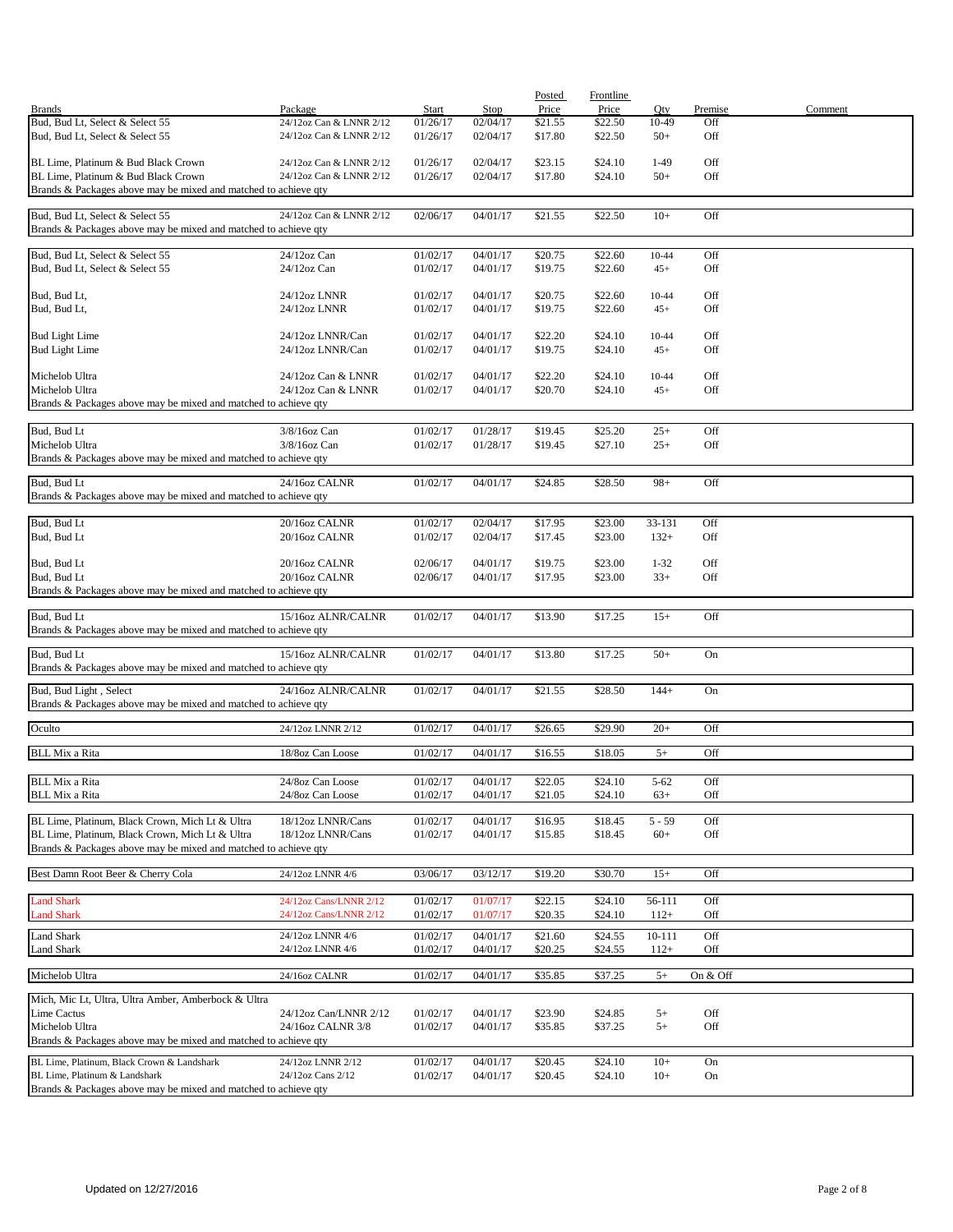|                                                                                                                    |                                       |                      |                      | Posted             | Frontline          |                   |            |         |
|--------------------------------------------------------------------------------------------------------------------|---------------------------------------|----------------------|----------------------|--------------------|--------------------|-------------------|------------|---------|
| <b>Brands</b>                                                                                                      | Package                               | Start                | Stop                 | Price              | Price              | Qty               | Premise    | Comment |
| BL Lime, Platinum & Black Crown                                                                                    | 24/12oz Cans/LNNR 2/12                | 01/02/17             | 01/25/17             | \$23.15            | \$24.10            | $1+$              | Off        |         |
| BLL Rita Family (Lime, Straw, Mango, Raz, Seasonal)                                                                | 24/8oz Can 2/12                       | 01/02/17             | 01/25/17             | \$23.15            | \$24.10            | $1-6$             | Off        |         |
| BLL Rita Family (Lime, Straw, Mango, Raz, Seasonal)                                                                | 24/8oz Can 2/12                       | 01/02/17             | 01/25/17             | \$21.30            | \$24.10            | $7+$              | Off        |         |
| Brands & Packages above may be mixed and matched to achieve qty                                                    |                                       |                      |                      |                    |                    |                   |            |         |
| BLL Rita Family (Lime, Straw, Mango, Raz, Seasonal)                                                                | 24/8oz Can 2/12                       | 01/26/17             | 02/04/17             | \$23.15            | \$24.10            | $1-6$             | Off        |         |
| BLL Rita Family (Lime, Straw, Mango, Raz, Seasonal)                                                                | 24/8oz Can 2/12                       | 01/26/17             | 02/04/17             | \$21.30            | \$24.10            | $7+$              | Off        |         |
| Brands & Packages above may be mixed and matched to achieve qty                                                    |                                       |                      |                      |                    |                    |                   |            |         |
| BL Lime, Platinum & Black Crown                                                                                    | 24/12oz Cans/LNNR 2/12                |                      |                      |                    |                    | $1+$              | Off        |         |
|                                                                                                                    |                                       | 02/06/17             | 04/01/17             | \$23.15            | \$24.10            |                   |            |         |
| BLL Rita Family (Lime, Straw, Mango, Raz, Seasonal)                                                                | 24/8oz Can 2/12                       | 02/06/17             | 04/01/17             | \$23.15            | \$24.10            | $1-6$             | Off        |         |
| BLL Rita Family (Lime, Straw, Mango, Raz, Seasonal)                                                                | 24/8oz Can 2/12                       | 02/06/17             | 04/01/17             | \$21.30            | \$24.10            | $7+$              | Off        |         |
| Brands & Packages above may be mixed and matched to achieve qty                                                    |                                       |                      |                      |                    |                    |                   |            |         |
|                                                                                                                    |                                       |                      |                      |                    |                    |                   |            |         |
| Busch, Busch Lt, Nat Lt, Nat Ice & Rolling Rock<br>Brands & Packages above may be mixed and matched to achieve qty | $24/12$ oz Can S/C                    | 01/02/17             | 01/14/17             | \$15.35            | \$17.00            | $15+$             | Off        |         |
|                                                                                                                    |                                       |                      |                      |                    |                    |                   |            |         |
| Natty Daddy                                                                                                        | 24/12oz Can S/C                       | 01/02/17             | 01/14/17             | \$14.35            | \$16.10            | $5+$              | Off        |         |
|                                                                                                                    |                                       |                      |                      |                    |                    |                   |            |         |
| Busch, Busch Lt, Nat Lt, Nat Ice & Rolling Rock                                                                    | 24/12oz Can S/C                       | 01/16/17             | 04/29/17             | \$15.35            | \$17.00            | 15-76             | Off        |         |
| Busch, Busch Lt, Nat Lt, Nat Ice & Rolling Rock                                                                    | $24/12$ oz Can S/C                    | 01/16/17             | 04/29/17             | \$13.80            | \$17.00            | $77+$             | Off        |         |
|                                                                                                                    |                                       |                      |                      |                    |                    |                   |            |         |
| Natty Daddy<br>Natty Daddy                                                                                         | $24/12$ oz Can S/C<br>24/12oz Can S/C | 01/16/17<br>01/16/17 | 04/29/17<br>04/29/17 | \$14.35<br>\$13.80 | \$16.10<br>\$16.10 | $5 - 76$<br>$77+$ | Off<br>Off |         |
| Brands & Packages above may be mixed and matched to achieve qty                                                    |                                       |                      |                      |                    |                    |                   |            |         |
|                                                                                                                    |                                       |                      |                      |                    |                    |                   |            |         |
| Busch, Busch Lt, Nat Lt, Nat Ice, Bud Ice, Rolling Rock                                                            |                                       |                      |                      |                    |                    |                   |            |         |
| & Busch Ice                                                                                                        | 18/12oz Cans/LNNR                     | 01/02/17             | 04/01/17             | \$9.35             | \$12.40            | $40+$             | Off        |         |
| Brands & Packages above may be mixed and matched to achieve qty                                                    |                                       |                      |                      |                    |                    |                   |            |         |
| Bud Ice, King Cobra, High Gravity, Natty Daddy &                                                                   |                                       |                      |                      |                    |                    |                   |            |         |
| <b>Rolling Rock</b>                                                                                                | 24/16oz Can 6/4                       | 01/02/17             | 04/01/17             | \$15.95            | \$19.55            | $5+$              | Off        |         |
| Brands & Packages above may be mixed and matched to achieve qty                                                    |                                       |                      |                      |                    |                    |                   |            |         |
|                                                                                                                    |                                       |                      |                      |                    |                    |                   |            |         |
| Shock Top & Shock Top Sampler                                                                                      | 24/12oz LNNR                          | 01/02/17             | 04/01/17             | \$19.70            | \$27.75            | $56+$             | Off        |         |
| Brands & Packages above may be mixed and matched to achieve qty                                                    |                                       |                      |                      |                    |                    |                   |            |         |
| Shock Top & Shock Top Lemon                                                                                        | $15/12$ oz Can                        | 01/02/17             | 04/01/17             | \$13.65            | \$15.25            | $50+$             | Off        |         |
| Brands & Packages above may be mixed and matched to achieve qty                                                    |                                       |                      |                      |                    |                    |                   |            |         |
|                                                                                                                    |                                       |                      |                      |                    |                    |                   |            |         |
| Shock Top & Shock Top Lemon                                                                                        | 30/12oz Can 2/15                      | 01/02/17             | 04/01/17             | \$25.70            | \$28.90            | $25+$             | Off        |         |
| Brands & Packages above may be mixed and matched to achieve qty                                                    |                                       |                      |                      |                    |                    |                   |            |         |
| Shock Top, Apple Wheat, Lemon, Pumpkin, Rasp, IPA, Winter                                                          |                                       |                      |                      |                    |                    |                   |            |         |
| Combo, Choc, Pretzel, Ginger                                                                                       | 24/12oz LNNR 4/6                      | 01/02/17             | 03/04/17             | \$26.10            | \$27.75            | $20 - 55$         | Off        |         |
| Shock Top, Apple Wheat, Lemon, Pumpkin, Rasp, IPA, Winter<br>Combo, Choc, Pretzel, Ginger                          | 24/12oz LNNR 4/6                      | 01/02/17             | 03/04/17             | \$25.10            | \$27.75            | 56-111            | Off        |         |
| Shock Top, Apple Wheat, Lemon, Pumpkin, Rasp, IPA, Winter                                                          |                                       |                      |                      |                    |                    |                   |            |         |
| Combo, Choc, Pretzel, Ginger                                                                                       | 24/12oz LNNR 4/6                      | 01/02/17             | 03/04/17             | \$24.10            | \$27.75            | $112+$            | Off        |         |
| Brands & Packages above may be mixed and matched to achieve qty                                                    |                                       |                      |                      |                    |                    |                   |            |         |
| Shock Top, Apple Wheat, Lemon, Pumpkin, Rasp, IPA, Winter                                                          |                                       |                      |                      |                    |                    |                   |            |         |
| Combo, Choc, Pretzel, Ginger                                                                                       | 24/12oz LNNR 4/6                      | 03/06/17             | 03/11/17             | \$19.20            | \$27.75            | $20+$             | Off        |         |
| Shock Top, Apple Wheat, Lemon, Pumpkin, Rasp, IPA, Winter                                                          |                                       |                      |                      |                    |                    |                   |            |         |
| Combo, Choc, Pretzel, Ginger                                                                                       | 24/12oz LNNR 4/6                      | 03/13/17             | 04/01/17             | \$26.10            | \$27.75            | $20 - 55$         | Off        |         |
| Shock Top, Apple Wheat, Lemon, Pumpkin, Rasp, IPA, Winter                                                          |                                       |                      |                      |                    |                    |                   |            |         |
| Combo, Choc, Pretzel, Ginger<br>Shock Top, Apple Wheat, Lemon, Pumpkin, Rasp, IPA, Winter                          | 24/12oz LNNR 4/6                      | 03/13/17             | 04/01/17             | \$25.10            | \$27.75            | 56-111            | Off        |         |
| Combo, Choc, Pretzel, Ginger                                                                                       | 24/12oz LNNR 4/6                      | 03/13/17             | 04/01/17             | \$24.10            | \$27.75            | $112+$            | Off        |         |
| Brands & Packages above may be mixed and matched to achieve qty                                                    |                                       |                      |                      |                    |                    |                   |            |         |
| Wild Blue & Redbridge                                                                                              | 24/12oz LNNR 4/6                      | 01/02/17             | 04/01/17             | \$28.65            | \$29.35            | $28+$             | Off        |         |
| Brands & Packages above may be mixed and matched to achieve qty                                                    |                                       |                      |                      |                    |                    |                   |            |         |
|                                                                                                                    |                                       |                      |                      |                    |                    |                   |            |         |
| Kirin Ichiban & Kirin Light                                                                                        | 24/12oz LNNR 4/6                      | 01/02/17             | 04/01/17             | \$23.50            | \$27.75            | $10+$             | Off        |         |
| Brands & Packages above may be mixed and matched to achieve qty                                                    |                                       |                      |                      |                    |                    |                   |            |         |
| Becks, Lt, Dark, Oktob, Sapphire, Becks NA, Bass & St                                                              |                                       |                      |                      |                    |                    |                   |            |         |
| Pauli Girl                                                                                                         | 24/12oz LNNR 4/6                      | 01/02/17             | 04/01/17             | \$22.05            | \$24.55            | 56-111            | Off        |         |
| Becks, Lt, Dark, Oktob, Sapphire, Becks NA, Bass & St                                                              |                                       |                      |                      |                    |                    |                   |            |         |
| Pauli Girl                                                                                                         | 24/12oz LNNR 4/6                      | 01/02/17             | 04/01/17             | \$19.80            | \$24.55            | $112+$            | Off        |         |
| Brands & Packages above may be mixed and matched to achieve qty                                                    |                                       |                      |                      |                    |                    |                   |            |         |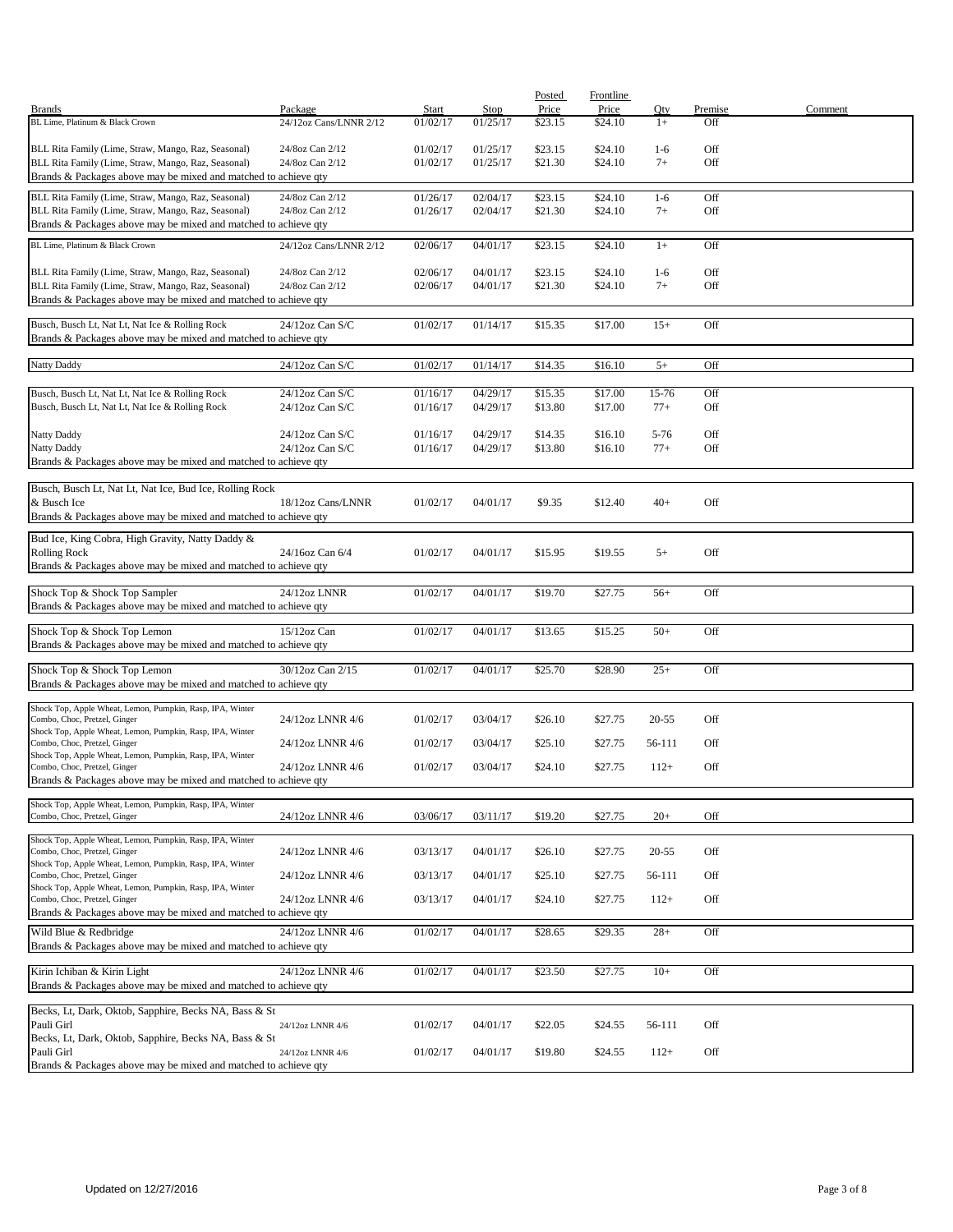| <b>Brands</b>                                                                   | Package                                        | <b>Start</b>         | Stop                 | Posted<br>Price    | <b>Frontline</b><br>Price | Qty              | Premise    | Comment |
|---------------------------------------------------------------------------------|------------------------------------------------|----------------------|----------------------|--------------------|---------------------------|------------------|------------|---------|
| Becks, Light, Dark, Oktoberfest, Sapphire, St Pauli Girl<br>& Bass              |                                                | 01/02/17             | 01/07/17             | \$20.35            | \$24.10                   | 56-111           | Off        |         |
| Becks, Light, Dark, Oktoberfest, Sapphire, St Pauli Girl                        | 24/12oz LNNR/CAN 2/12                          |                      |                      |                    |                           |                  |            |         |
| & Bass                                                                          | 24/12oz LNNR/CAN 2/12                          | 01/02/17             | 01/07/17             | \$19.80            | \$24.10                   | $112+$           | Off        |         |
| Becks, Light, Dark, Oktoberfest, Sapphire, St Pauli Girl                        |                                                |                      |                      |                    |                           |                  |            |         |
| & Bass                                                                          | 24/12oz LNNR/CAN 2/12                          | 01/09/17             | 01/14/17             | \$19.20            | \$24.10                   | $10+$<br>$10+$   | Off        |         |
| <b>Land Shark</b>                                                               | 24/12oz LNNR/CAN 2/12                          | 01/09/17             | 01/14/17             | \$19.20            | \$24.10                   |                  | Off        |         |
| Becks, Light, Dark, Oktoberfest, Sapphire, St Pauli Girl                        |                                                |                      |                      |                    |                           |                  |            |         |
| & Bass<br>Becks, Light, Dark, Oktoberfest, Sapphire, St Pauli Girl              | 24/12oz LNNR/CAN 2/12                          | 01/16/17             | 01/28/17             | \$20.35            | \$24.10                   | 56-111           | Off        |         |
| & Bass                                                                          | 24/12oz LNNR/CAN 2/12                          | 01/16/17             | 01/28/17             | \$19.80            | \$24.10                   | $112+$           | Off        |         |
| <b>Land Shark</b><br><b>Land Shark</b>                                          | 24/12oz LNNR/CAN 2/12                          | 01/16/17<br>01/16/17 | 01/28/17<br>01/28/17 | \$22.15<br>\$20.35 | \$24.10<br>\$24.10        | 56-111<br>$112+$ | Off<br>Off |         |
|                                                                                 | 24/12oz LNNR/CAN 2/12                          |                      |                      |                    |                           |                  |            |         |
| Becks, Light, Dark, Oktoberfest, Sapphire, St Pauli Girl                        |                                                |                      |                      |                    |                           |                  |            |         |
| & Bass<br><b>Land Shark</b>                                                     | 24/12oz LNNR/CAN 2/12<br>24/12oz LNNR/CAN 2/12 | 01/30/17<br>01/30/17 | 02/04/17<br>02/04/17 | \$19.20<br>\$19.20 | \$24.10<br>\$24.10        | $10+$<br>$10+$   | Off<br>Off |         |
|                                                                                 |                                                |                      |                      |                    |                           |                  |            |         |
| Becks, Light, Dark, Oktoberfest, Sapphire, St Pauli Girl<br>& Bass              | 24/12oz LNNR/CAN 2/12                          | 02/06/17             | 02/11/17             | \$20.35            | \$24.10                   | 56-111           | Off        |         |
| Becks, Light, Dark, Oktoberfest, Sapphire, St Pauli Girl                        |                                                |                      |                      |                    |                           |                  |            |         |
| & Bass                                                                          | 24/12oz LNNR/CAN 2/12                          | 02/06/17             | 02/11/17             | \$19.80            | \$24.10                   | $112+$           | Off        |         |
| <b>Land Shark</b><br><b>Land Shark</b>                                          | 24/12oz LNNR/CAN 2/12<br>24/12oz LNNR/CAN 2/12 | 02/06/17<br>02/06/17 | 02/11/17<br>02/11/17 | \$22.15<br>\$20.35 | \$24.10<br>\$24.10        | 56-111<br>$112+$ | Off<br>Off |         |
|                                                                                 |                                                |                      |                      |                    |                           |                  |            |         |
| Becks, Light, Dark, Oktoberfest, Sapphire, St Pauli Girl<br>& Bass              | 24/12oz LNNR/CAN 2/12                          | 02/13/17             | 02/18/17             | \$19.20            | \$24.10                   | $10+$            | Off        |         |
| <b>Land Shark</b>                                                               | 24/12oz LNNR/CAN 2/12                          | 02/13/17             | 02/18/17             | \$19.20            | \$24.10                   | $10+$            | Off        |         |
| Becks, Light, Dark, Oktoberfest, Sapphire, St Pauli Girl                        |                                                |                      |                      |                    |                           |                  |            |         |
| & Bass                                                                          | 24/12oz LNNR/CAN 2/12                          | 02/20/17             | 03/04/17             | \$20.35            | \$24.10                   | 56-111           | Off        |         |
| Becks, Light, Dark, Oktoberfest, Sapphire, St Pauli Girl                        |                                                |                      |                      |                    |                           |                  |            |         |
| & Bass<br><b>Land Shark</b>                                                     | 24/12oz LNNR/CAN 2/12<br>24/12oz LNNR/CAN 2/12 | 02/20/17<br>02/20/17 | 03/04/17<br>03/04/17 | \$19.80<br>\$22.15 | \$24.10<br>\$24.10        | $112+$<br>56-111 | Off<br>Off |         |
| <b>Land Shark</b>                                                               | 24/12oz LNNR/CAN 2/12                          | 02/20/17             | 03/04/17             | \$20.35            | \$24.10                   | $112+$           | Off        |         |
| Becks, Light, Dark, Oktoberfest, Sapphire, St Pauli Girl                        |                                                |                      |                      |                    |                           |                  |            |         |
| & Bass                                                                          | 24/12oz LNNR/CAN 2/12                          | 03/06/17             | 03/11/17             | \$19.20            | \$24.10                   | $10+$            | Off        |         |
| <b>Land Shark</b>                                                               | 24/12oz LNNR/CAN 2/12                          | 03/06/17             | 03/11/17             | \$19.20            | \$24.10                   | $10+$            | Off        |         |
| Becks, Light, Dark, Oktoberfest, Sapphire, St Pauli Girl                        |                                                |                      |                      |                    |                           |                  |            |         |
| & Bass                                                                          | 24/12oz LNNR/CAN 2/12                          | 03/13/17             | 04/15/17             | \$20.35            | \$24.10                   | 56-111           | Off        |         |
| Becks, Light, Dark, Oktoberfest, Sapphire, St Pauli Girl<br>& Bass              | 24/12oz LNNR/CAN 2/12                          | 03/13/17             | 04/15/17             | \$19.80            | \$24.10                   | $112+$           | Off        |         |
| <b>Land Shark</b>                                                               | 24/12oz LNNR/CAN 2/12                          | 03/13/17             | 04/15/17             | \$22.15            | \$24.10                   | 56-111           | Off        |         |
| <b>Land Shark</b>                                                               | 24/12oz LNNR/CAN 2/12                          | 03/13/17             | 04/15/17             | \$20.35            | \$24.10                   | $112+$           | Off        |         |
| Brands & Packages above may be mixed and matched to achieve qty                 |                                                |                      |                      |                    |                           |                  |            |         |
|                                                                                 |                                                |                      |                      |                    |                           |                  |            |         |
| Beck's, Sapphire, Black Crown, BL Lime, Platinum,<br>Michelob Ultra & Landshark | 24/16oz CAN 6/4                                | 01/02/17             | 04/01/17             | \$25.75            | \$28.00                   | $1 - 2$          | Off        |         |
| Beck's, Sapphire, Black Crown, BL Lime, Platinum,                               |                                                |                      |                      |                    |                           |                  |            |         |
| Michelob Ultra & Landshark                                                      | 24/16oz CAN 6/4                                | 01/02/17             | 04/01/17             | \$24.90            | \$28.00                   | $3+$             | Off        |         |
| Shock Top, Apple, Lemon, Pumpkin, Shockolate &                                  |                                                |                      |                      |                    |                           |                  |            |         |
| <b>Twisted Pretzel</b>                                                          | 24/16oz CAN 6/4                                | 01/02/17             | 04/01/17             | \$29.80            | \$33.50                   | $1 - 2$          | Off        |         |
| Shock Top, Apple, Lemon, Pumpkin, Shockolate &<br><b>Twisted Pretzel</b>        | 24/16oz CAN 6/4                                | 01/02/17             | 04/01/17             | \$24.90            | \$33.50                   | $3+$             | Off        |         |
|                                                                                 |                                                |                      |                      |                    |                           |                  |            |         |
| Johnny Appleseed                                                                | 24/16oz CAN 6/4                                | 01/02/17             | 04/01/17             | \$29.80            | \$31.95                   | $1 - 2$          | Off        |         |
| Johnny Appleseed                                                                | 24/16oz CAN 6/4                                | 01/02/17             | 04/01/17             | \$24.90            | \$31.95                   | $3+$             | Off        |         |
| Goose 312, IPA, Green Line & Four Star Pilsner                                  | 24/16oz CAN 6/4                                | 01/02/17             | 04/01/17             | \$29.80            | \$31.95                   | $1 - 2$          | Off        |         |
| Goose 312, IPA, Green Line & Four Star Pilsner                                  | 24/16oz CAN 6/4                                | 01/02/17             | 04/01/17             | \$24.90            | \$31.95                   | $3+$             | Off        |         |
| Bud Chelada, Bud Lt Chelada                                                     | 24/16oz Can 6/4                                | 01/02/17             | 04/01/17             | \$29.80            | \$33.50                   | $1+$             | Off        |         |
|                                                                                 |                                                |                      |                      |                    |                           |                  |            |         |
| Lime a Rita & Straw ber Rita Splash                                             | 24/16oz CAN 4/6                                | 01/02/17             | 04/01/17             | \$29.80            | \$37.50                   | $1+$             | Off        |         |
| BD Root Beer & Cherry Cola                                                      | 24/16oz CAN 4/6                                | 01/02/17             | 04/01/17             | \$29.80            | \$37.50                   | $1+$             | Off        |         |
| BL Lime Rita Family & Oculto                                                    | 24/16oz CAN 6/4                                | 01/02/17             | 04/01/17             | \$29.80            | \$37.50                   | $1+$             | Off        |         |
| Brands & Packages above may be mixed and matched to achieve qty                 |                                                |                      |                      |                    |                           |                  |            |         |

Updated on 12/27/2016 Page 4 of 8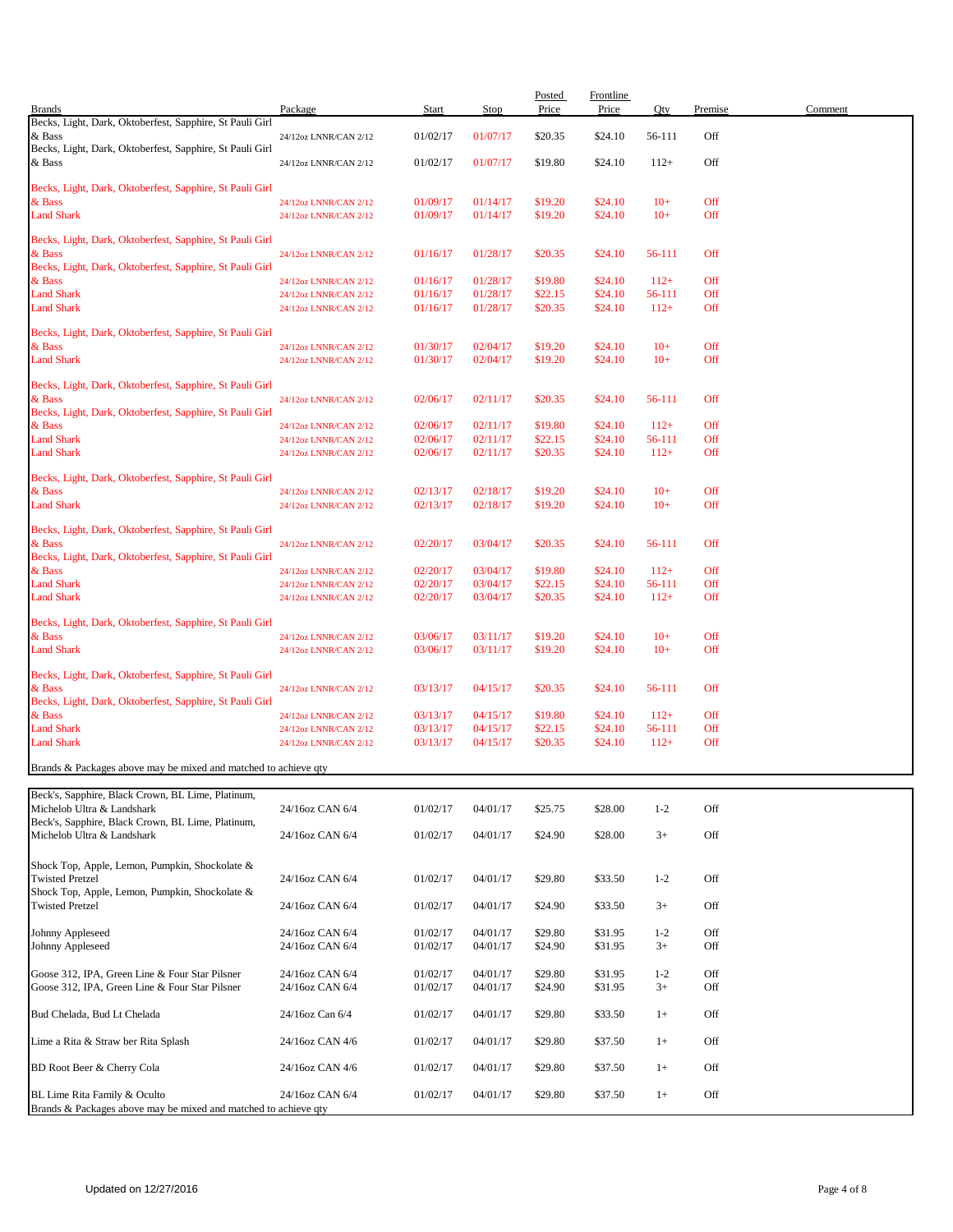| <b>Brands</b><br><b>Boddington's Pub</b>                                                                                                                                                                                                                 | Package<br>24/16oz CAN 6/4 | Start<br>01/02/17 | <b>Stop</b><br>04/01/17 | Posted<br>Price<br>\$39.15 | <b>Frontline</b><br>Price<br>\$41.75 | Qty<br>$72+$ | Premise<br>Off | Comment |
|----------------------------------------------------------------------------------------------------------------------------------------------------------------------------------------------------------------------------------------------------------|----------------------------|-------------------|-------------------------|----------------------------|--------------------------------------|--------------|----------------|---------|
|                                                                                                                                                                                                                                                          |                            |                   |                         |                            |                                      |              |                |         |
| BP Blueberry, Oktoberfest, Pumpkin, Summer, Winter, Spring,<br>Toasted Lager, Hoptical Illusion & Mosaic Session IPA                                                                                                                                     | 24/12oz LNNR 4/6           | 01/02/17          | 01/28/17                | \$27.70                    | \$30.90                              | $25 - 55$    | Off            |         |
| BP Blueberry, Oktoberfest, Pumpkin, Summer, Winter, Spring,<br>Toasted Lager, Hoptical Illusion & Mosaic Session IPA                                                                                                                                     | 24/12oz LNNR 4/6           | 01/02/17          | 01/28/17                | \$26.70                    | \$30.90                              | $56+$        | Off            |         |
| Goose 312, 312 Pale Ale, Honkers, IPA, Winter, Summer, Harvest<br>Ale, Sixth Day, Endless IPA, Rambler IPA, Oktob, Preseason, 10<br>Hills Pale Ale, Four Star, Green Line & Appleseed                                                                    | 24/12oz LNNR/Can 4/6       | 01/02/17          | 01/28/17                | \$27.70                    | \$30.90                              | $25 - 55$    | Off            |         |
| Goose 312, 312 Pale Ale, Honkers, IPA, Winter, Summer, Harvest<br>Ale, Sixth Day, Endless IPA, Rambler IPA, Oktob, Preseason, 10<br>Hills Pale Ale, Four Star, Green Line & Appleseed<br>Brands & Packages above may be mixed and matched to achieve qty | 24/12oz LNNR/Can 4/6       | 01/02/17          | 01/28/17                | \$26.70                    | \$30.90                              | $56+$        | Off            |         |
| BP Blueberry, Oktoberfest, Pumpkin, Summer, Winter, Spring,<br>Toasted Lager, Hoptical Illusion & Mosaic Session IPA                                                                                                                                     | 24/12oz LNNR 4/6           | 01/30/17          | 02/15/17                | \$19.20                    | \$30.90                              | $10+$        | Off            |         |
| Goose 312, 312 Pale Ale, Honkers, IPA, Winter, Summer, Harvest<br>Ale, Sixth Day, Endless IPA, Rambler IPA, Oktob, Preseason, 10<br>Hills Pale Ale, Four Star, Green Line & Appleseed                                                                    | 24/12oz LNNR/Can 4/6       | 01/30/17          | 02/15/17                | \$27.70                    | \$30.90                              | $25 - 55$    | Off            |         |
| Goose 312, 312 Pale Ale, Honkers, IPA, Winter, Summer, Harvest<br>Ale, Sixth Day, Endless IPA, Rambler IPA, Oktob, Preseason, 10<br>Hills Pale Ale, Four Star, Green Line & Appleseed<br>Brands & Packages above may be mixed and matched to achieve qty | 24/12oz LNNR/Can 4/6       | 01/30/17          | 02/15/17                | \$26.70                    | \$30.90                              | $56+$        | Off            |         |
| BP Blueberry, Oktoberfest, Pumpkin, Summer, Winter, Spring,<br>Toasted Lager, Hoptical Illusion & Mosaic Session IPA                                                                                                                                     | 24/12oz LNNR 4/6           | 02/16/17          | 03/11/17                | \$27.70                    | \$30.90                              | $25 - 55$    | Off            |         |
| BP Blueberry, Oktoberfest, Pumpkin, Summer, Winter, Spring,<br>Toasted Lager, Hoptical Illusion & Mosaic Session IPA                                                                                                                                     | 24/12oz LNNR 4/6           | 02/16/17          | 03/11/17                | \$26.70                    | \$30.90                              | $56+$        | Off            |         |
| Goose 312, 312 Pale Ale, Honkers, IPA, Winter, Summer, Harvest<br>Ale, Sixth Day, Endless IPA, Rambler IPA, Oktob, Preseason, 10<br>Hills Pale Ale, Four Star, Green Line & Appleseed                                                                    | 24/12oz LNNR/Can 4/6       | 02/16/17          | 03/11/17                | \$27.70                    | \$30.90                              | $25 - 55$    | Off            |         |
| Goose 312, 312 Pale Ale, Honkers, IPA, Winter, Summer, Harvest<br>Ale, Sixth Day, Endless IPA, Rambler IPA, Oktob, Preseason, 10<br>Hills Pale Ale, Four Star, Green Line & Appleseed<br>Brands & Packages above may be mixed and matched to achieve qty | 24/12oz LNNR/Can 4/6       | 02/16/17          | 03/11/17                | \$26.70                    | \$30.90                              | $56+$        | Off            |         |
| BP Blueberry, Oktoberfest, Pumpkin, Summer, Winter, Spring,<br>Toasted Lager, Hoptical Illusion & Mosaic Session IPA                                                                                                                                     | 24/12oz LNNR 4/6           | 03/13/17          | 03/19/17                | \$27.70                    | \$30.90                              | 25-55        | Off            |         |
| BP Blueberry, Oktoberfest, Pumpkin, Summer, Winter, Spring,<br>Toasted Lager, Hoptical Illusion & Mosaic Session IPA                                                                                                                                     | 24/12oz LNNR 4/6           | 03/13/17          | 03/19/17                | \$26.70                    | \$30.90                              | $56+$        | Off            |         |
| Goose 312, 312 Pale Ale, Honkers, IPA, Winter, Summer, Harvest<br>Ale, Sixth Day, Endless IPA, Rambler IPA, Oktob, Preseason, 10<br>Hills Pale Ale, Four Star, Green Line & Appleseed<br>Brands & Packages above may be mixed and matched to achieve qty | 24/12oz LNNR/Can 4/6       | 03/13/17          | 03/19/17                | \$19.20                    | \$30.90                              | $10+$        | Off            |         |
| BP Blueberry, Oktoberfest, Pumpkin, Summer, Winter, Spring,<br>Toasted Lager, Hoptical Illusion & Mosaic Session IPA                                                                                                                                     | 24/12oz LNNR 4/6           | 03/20/17          | 07/01/17                | \$27.70                    | \$30.90                              | $25 - 55$    | Off            |         |
| BP Blueberry, Oktoberfest, Pumpkin, Summer, Winter, Spring,<br>Toasted Lager, Hoptical Illusion & Mosaic Session IPA                                                                                                                                     | 24/12oz LNNR 4/6           | 03/20/17          | 07/01/17                | \$26.70                    | \$30.90                              | $56+$        | Off            |         |
| Goose 312, 312 Pale Ale, Honkers, IPA, Winter, Summer, Harvest<br>Ale, Sixth Day, Endless IPA, Rambler IPA, Oktob, Preseason, 10<br>Hills Pale Ale, Four Star, Green Line & Appleseed                                                                    | 24/12oz LNNR/Can 4/6       | 03/20/17          | 07/01/17                | \$27.70                    | \$30.90                              | $25 - 55$    | Off            |         |
| Goose 312, 312 Pale Ale, Honkers, IPA, Winter, Summer, Harvest<br>Ale, Sixth Day, Endless IPA, Rambler IPA, Oktob, Preseason, 10<br>Hills Pale Ale, Four Star, Green Line & Appleseed<br>Brands & Packages above may be mixed and matched to achieve qty | 24/12oz LNNR/Can 4/6       | 03/20/17          | 07/01/17                | \$26.70                    | \$30.90                              | $56+$        | Off            |         |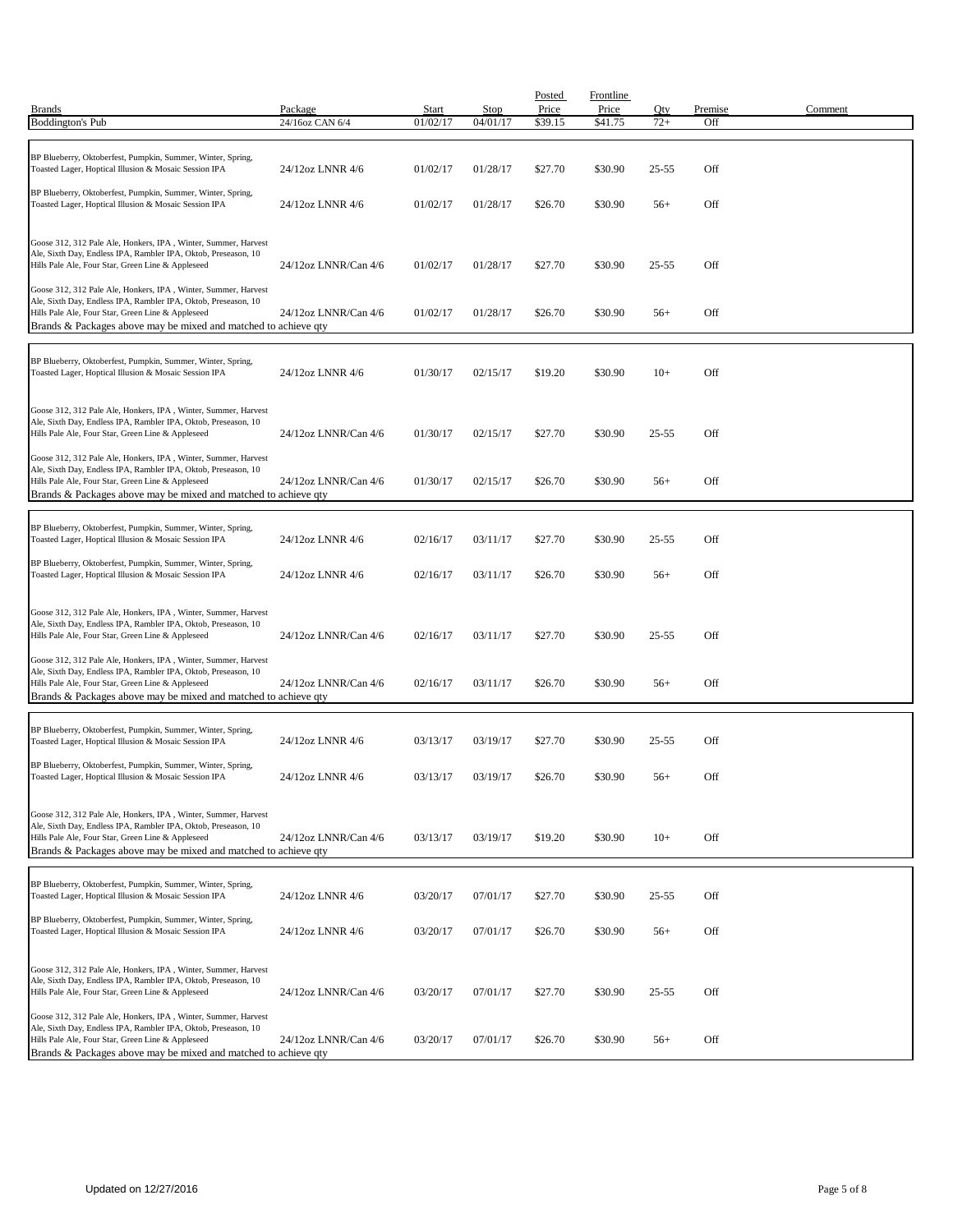|                                                                                                        |                           |          |             | Posted  | <b>Frontline</b> |         |          |         |
|--------------------------------------------------------------------------------------------------------|---------------------------|----------|-------------|---------|------------------|---------|----------|---------|
| <b>Brands</b>                                                                                          | Package                   | Start    | <b>Stop</b> | Price   | Price            | Qty     | Premise  | Comment |
| Shock Top, Wheat IPA, Lemon, Pumpkin, Variety, Apple, Winter,                                          |                           |          |             |         |                  |         |          |         |
| Honey Bourbon, Choc, Pretzel & Ginger                                                                  | 24/12oz LNNR/Can 2/12     | 01/02/17 | 04/01/17    | \$24.60 | \$27.75          | 14-55   | Off      |         |
| Shock Top, Wheat IPA, Lemon, Pumpkin, Variety, Apple, Winter,                                          |                           |          |             |         |                  |         |          |         |
| Honey Bourbon, Choc, Pretzel & Ginger                                                                  | 24/12oz LNNR/Can 2/12     | 01/02/17 | 04/01/17    | \$23.60 | \$27.75          | 56-111  | Off      |         |
| Shock Top, Wheat IPA, Lemon, Pumpkin, Variety, Apple, Winter,<br>Honey Bourbon, Choc, Pretzel & Ginger | 24/12oz LNNR/Can 2/12     | 01/02/17 | 04/01/17    | \$22.60 | \$27.75          | $112+$  | Off      |         |
|                                                                                                        |                           |          |             |         |                  |         |          |         |
| Goose 312, 312 Pale, Honkers, IPA, Winter, Summer, Fall, Harvest                                       |                           |          |             |         |                  |         |          |         |
| Ale, Endless IPA, Winter, Four Star, Green Line, Preseason &                                           |                           |          |             |         |                  |         |          |         |
| Johnny Appleseed                                                                                       | 24/12oz LNNR/CN 2/12      | 01/02/17 | 04/01/17    | \$26.25 | \$29.65          | 14-55   | Off      |         |
| Goose 312, 312 Pale, Honkers, IPA, Winter, Summer, Fall, Harvest                                       |                           |          |             |         |                  |         |          |         |
| Ale, Endless IPA, Winter, Four Star, Green Line, Preseason &                                           |                           |          |             |         |                  |         |          |         |
| Johnny Appleseed                                                                                       | 24/12oz LNNR/CN 2/12      | 01/02/17 | 04/01/17    | \$25.25 | \$29.65          | $56+$   | Off      |         |
|                                                                                                        |                           |          |             |         |                  |         |          |         |
| Stella, Stella Cidre, Hoegaarden, Belgian Sampler                                                      | 24/11.2oz LNNR/Can 2/12 & |          |             |         |                  |         |          |         |
|                                                                                                        | 20/14.9oz Can 2/12        | 01/02/17 | 04/01/17    | \$27.50 | \$33.30          | 14-199  | Off      |         |
| Stella, Stella Cidre, Hoegaarden, Belgian Sampler                                                      | 24/11.2oz LNNR/Can 2/12 & |          |             |         |                  |         |          |         |
|                                                                                                        | 20/14.9oz Can 2/12        | 01/02/17 | 04/01/17    | \$26.50 | \$33.30          | $200+$  | Off      |         |
| Brands & Packages above may be mixed and matched to achieve qty                                        |                           |          |             |         |                  |         |          |         |
|                                                                                                        | 24/12oz Can               |          |             |         |                  | 14-55   | Off      |         |
| Goose Seasonal Sampler                                                                                 |                           | 01/02/17 | 04/01/17    | \$25.45 | \$28.85          |         |          |         |
| Goose Seasonal Sampler                                                                                 | 24/12oz Can               | 01/02/17 | 04/01/17    | \$24.45 | \$28.85          | $56+$   | Off      |         |
| Brands & Packages above may be mixed and matched to achieve qty                                        |                           |          |             |         |                  |         |          |         |
| Goose Seasonal Sampler                                                                                 | 24/12oz LNNR              | 01/02/17 | 04/01/17    | \$26.80 | \$28.85          | $10-55$ | Off      |         |
| Goose Seasonal Sampler                                                                                 | 24/12oz LNNR              | 01/02/17 | 04/01/17    | \$25.50 | \$28.85          | 56-111  | Off      |         |
| Goose Seasonal Sampler                                                                                 | 24/12oz LNNR              | 01/02/17 | 04/01/17    | \$24.50 | \$28.85          | $112+$  | Off      |         |
|                                                                                                        |                           |          |             |         |                  |         |          |         |
| Brands & Packages above may be mixed and matched to achieve qty                                        |                           |          |             |         |                  |         |          |         |
| Stella Artois                                                                                          | 20/9.6oz LNR              | 01/02/17 | 04/01/17    | \$19.90 | \$21.95          | $3+$    | Off      |         |
|                                                                                                        |                           |          |             |         |                  |         |          |         |
| Stella Artois, Cidre, Hoegaarden, Leffe Blonde/Brown                                                   | 24/11.2oz LNNR/Can 4/6    | 01/02/17 | 02/04/17    | \$26.75 | \$32.55          | 72-111  | Off      |         |
| Stella Artois, Cidre, Hoegaarden, Leffe Blonde/Brown                                                   | 24/11.2oz LNNR/Can 4/6    | 01/02/17 | 02/04/17    | \$25.75 | \$32.55          | $112+$  | Off      |         |
| Brands & Packages above may be mixed and matched to achieve qty                                        |                           |          |             |         |                  |         |          |         |
|                                                                                                        |                           |          |             |         |                  |         |          |         |
| Stella Artois, Cidre, Hoegaarden, Leffe Blonde/Brown                                                   | 24/11.2oz LNNR/Can 4/6    | 02/06/17 | 02/11/17    | \$30.10 | \$32.55          | 15-71   | Off      |         |
| Stella Artois, Cidre, Hoegaarden, Leffe Blonde/Brown                                                   | 24/11.2oz LNNR/Can 4/6    | 02/06/17 | 02/11/17    | \$26.75 | \$32.55          | 72-111  | Off      |         |
| Stella Artois, Cidre, Hoegaarden, Leffe Blonde/Brown                                                   | 24/11.2oz LNNR/Can 4/6    | 02/06/17 | 02/11/17    | \$25.75 | \$32.55          | $112+$  | Off      |         |
| Brands & Packages above may be mixed and matched to achieve qty                                        |                           |          |             |         |                  |         |          |         |
|                                                                                                        |                           |          |             |         |                  |         |          |         |
| Stella Artois, Cidre, Hoegaarden, Leffe Blonde/Brown                                                   | 24/11.2oz LNNR/Can 4/6    | 02/13/17 | 04/01/17    | \$26.75 | \$32.55          | 72-111  | Off      |         |
| Stella Artois, Cidre, Hoegaarden, Leffe Blonde/Brown                                                   | 24/11.2oz LNNR/Can 4/6    | 02/13/17 | 04/01/17    | \$25.75 | \$32.55          | $112+$  | Off      |         |
| Brands & Packages above may be mixed and matched to achieve qty                                        |                           |          |             |         |                  |         |          |         |
| Kona Longboard, Fire Rock, Pipeline, Wailua Wheat, Koko Brown,                                         |                           |          |             |         |                  |         |          |         |
| Castaway, Big Wave, Lemongrass & Lavaman                                                               | 24/12oz LNNR 4/6          | 01/02/17 | 01/21/17    | \$25.56 | \$28.76          | 15-24   | On & Off |         |
| Kona Longboard, Fire Rock, Pipeline, Wailua Wheat, Koko Brown,                                         |                           |          |             |         |                  |         |          |         |
| Castaway, Big Wave, Lemongrass & Lavaman                                                               | 24/12oz LNNR 4/6          | 01/02/17 | 01/21/17    | \$23.56 | \$28.76          | $25+$   | On & Off |         |
|                                                                                                        |                           |          |             |         |                  |         |          |         |
| Kona Longboard, Fire Rock, Pipeline, Wailua Wheat, Koko Brown,                                         |                           |          |             |         |                  |         |          |         |
| Castaway, Big Wave, Lemongrass & Lavaman                                                               | 24/12oz LNNR 4/6          | 02/27/17 | 04/01/17    | \$25.56 | \$28.76          | $15+$   | On & Off |         |
| Brands & Packages above may be mixed and matched to achieve qty                                        |                           |          |             |         |                  |         |          |         |
|                                                                                                        |                           |          |             |         |                  |         |          |         |
| Kona Longboard, Castaway, Variety & Big Wave                                                           | 2/12/12 LNNR & Can        | 01/09/17 | 01/28/17    | \$23.98 | \$27.18          | $25+$   | On & Off |         |
| Brands & Packages above may be mixed and matched to achieve qty                                        |                           |          |             |         |                  |         |          |         |
|                                                                                                        |                           |          |             |         |                  |         |          |         |
| Redhook ESB, IPA, Pilsner, Audible & Seasonal                                                          | 24/12oz LNNR 4/6          | 01/30/17 | 02/25/17    | \$23.97 | \$27.17          | $15+$   | Off      |         |
| Brands & Packages above may be mixed and matched to achieve gty                                        |                           |          |             |         |                  |         |          |         |
|                                                                                                        |                           |          |             |         |                  |         |          |         |
| Widmer Hefeweizen, Drop Top Amber Ale, Drifter Pale Ale, Rotator                                       |                           |          |             |         |                  |         |          |         |
| IPA, Upheaval, Alchemy & BRRR                                                                          | 24/12oz LNNR 4/6          | 01/30/17 | 02/25/17    | \$28.80 | \$32.00          | $15+$   | Off      |         |
| Brands & Packages above may be mixed and matched to achieve qty                                        |                           |          |             |         |                  |         |          |         |
|                                                                                                        |                           |          |             |         |                  |         |          |         |
| Widmer Omission IPA, Lager & Pale Ale                                                                  | 24/12oz LNNR 4/6          | 01/30/17 | 04/29/17    | \$28.80 | \$32.00          | $25+$   | Off      |         |
| Brands & Packages above may be mixed and matched to achieve qty                                        |                           |          |             |         |                  |         |          |         |
| SweetWater 420, IPA & Tacklebox                                                                        | 24/12oz LNNR/Can 2/12     | 1/2/17   | 12/30/17    | \$27.00 | \$29.15          | $5+$    | Off      |         |
| Brands & Packages above may be mixed and matched to achieve gty                                        |                           |          |             |         |                  |         |          |         |
|                                                                                                        |                           |          |             |         |                  |         |          |         |
|                                                                                                        |                           |          |             |         |                  |         |          |         |
| SweetWater 420, IPA                                                                                    | 24/16oz Can 6/4           | 1/2/17   | 12/30/17    | \$28.50 | \$33.45          | $2+$    | Off      |         |
| Brands & Packages above may be mixed and matched to achieve qty                                        |                           |          |             |         |                  |         |          |         |
|                                                                                                        |                           |          |             |         |                  |         |          |         |
| 3 Daughters Beach Blonde, Rod Bender, Stern Line, Blonde<br>Coffee & Bimini Twist                      |                           |          |             |         |                  |         | Off      |         |
|                                                                                                        | 24/12oz Can 4/6           | 1/1/17   | 1/28/17     | \$26.95 | \$30.00          | $50+$   |          |         |
| 3 Daughters Beach Blonde, Rod Bender, Stern Line, Blonde                                               |                           |          |             |         |                  |         |          |         |
| Coffee & Bimini Twist                                                                                  | 24/12oz Can 4/6           | 1/30/17  | 2/25/17     | \$28.00 | \$30.00          | $3+$    | Off      |         |
| Brands & Packages above may be mixed and matched to achieve qty                                        |                           |          |             |         |                  |         |          |         |
|                                                                                                        |                           |          |             |         |                  |         |          |         |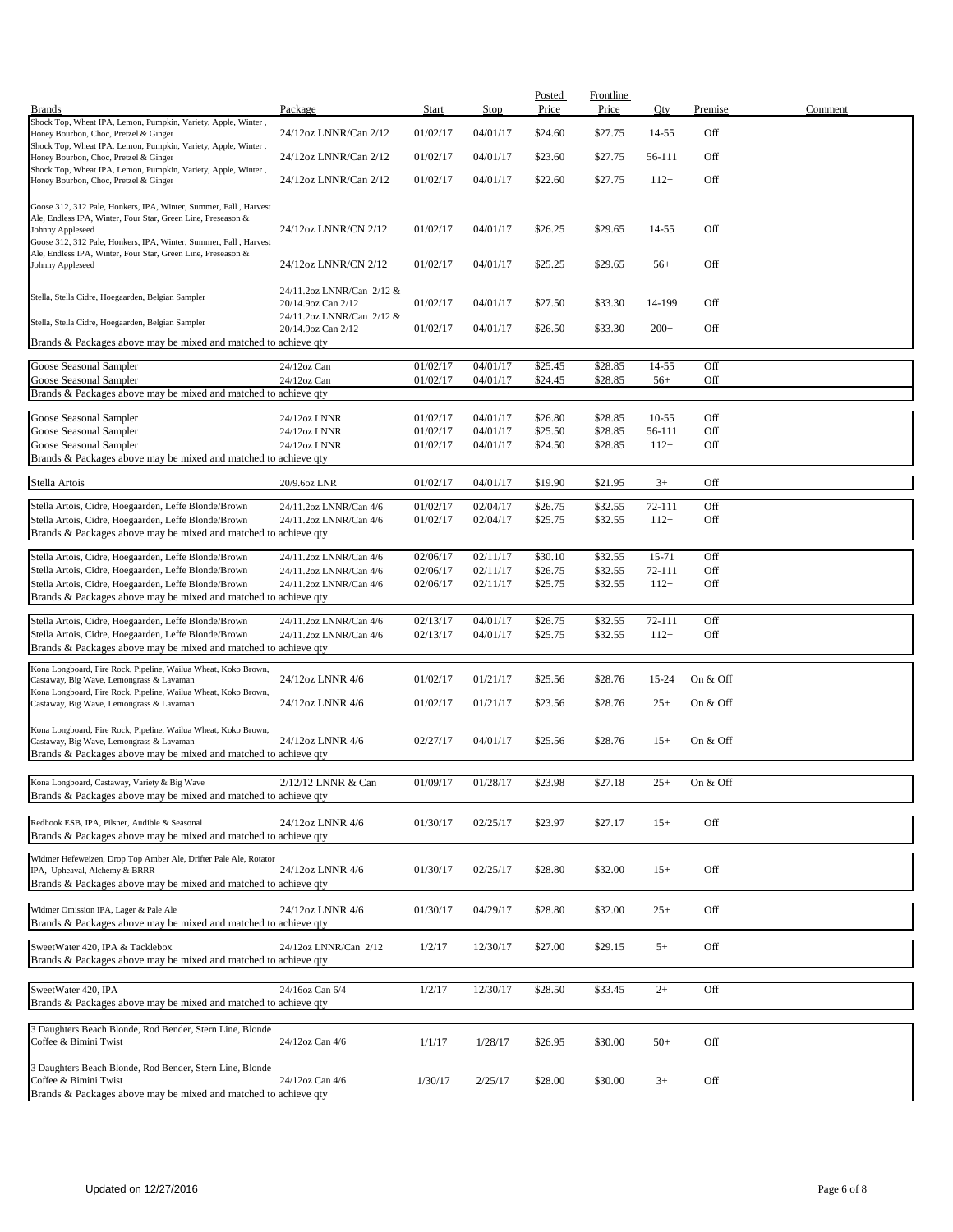| <b>Brands</b>                                                                                                                                                                                                                                                                                                                                                                                                                                                  | Package              | Start    | Stop     | Posted<br>Price | Frontline<br>Price | Oty   | Premise | Comment |
|----------------------------------------------------------------------------------------------------------------------------------------------------------------------------------------------------------------------------------------------------------------------------------------------------------------------------------------------------------------------------------------------------------------------------------------------------------------|----------------------|----------|----------|-----------------|--------------------|-------|---------|---------|
|                                                                                                                                                                                                                                                                                                                                                                                                                                                                | 24/12oz Can/LNR 2/12 | 01/02/17 | 03/31/17 | \$18.00         | \$18.90            | $10+$ | Off     |         |
| Seagram's Variety                                                                                                                                                                                                                                                                                                                                                                                                                                              |                      |          |          |                 |                    |       |         |         |
| Brands & Packages above may be mixed and matched to achieve qty                                                                                                                                                                                                                                                                                                                                                                                                |                      |          |          |                 |                    |       |         |         |
| Seagrams Family (Wild Berries, Strawberry Daiquiri, Peach Fuzzy Navel,<br>Classic Lime Margarita, Calypso Colada, Black Cherry Fizz, Bahama Mama,<br>Jamaican Me Happy, Lime Melonade, Pink Punch, Sangria, Mango, Mimosa,<br>Raspberry Lemonade, Watermelon Splash, Blackberry Breezer, Kiwi<br>Strawberry, Aloha Tini, Apple Pomegranate, Orange Swirl & Pink Pineapple) 24/12oz LNNR 6/4<br>Brands & Packages above may be mixed and matched to achieve gty |                      | 01/02/17 | 03/31/17 | \$19.16         | \$23.94            | $10+$ | Off     |         |
| Big Storm Arcus IPA, Helicity & Wavemaker                                                                                                                                                                                                                                                                                                                                                                                                                      | $4/6/12$ oz CAN      | 1/2/17   | 1/28/17  | \$28.00         | \$30.30            | $15+$ | Off     |         |
|                                                                                                                                                                                                                                                                                                                                                                                                                                                                |                      |          |          |                 |                    |       |         |         |
| Big Storm Arcus IPA, Helicity & Wavemaker                                                                                                                                                                                                                                                                                                                                                                                                                      | $4/6/12$ oz CAN      | 2/20/17  | 3/25/17  | \$28.00         | \$30.30            | $15+$ | Off     |         |
| Big Storm Arcus IPA, Helicity & Wavemaker                                                                                                                                                                                                                                                                                                                                                                                                                      | $4/6/12$ oz CAN      | 4/17/17  | 5/13/17  | \$28.00         | \$30.30            | $15+$ | Off     |         |
| Big Storm Arcus IPA, Helicity & Wavemaker                                                                                                                                                                                                                                                                                                                                                                                                                      | $4/6/12$ oz CAN      | 6/5/17   | 6/24/17  | \$28.00         | \$30.30            | $15+$ | Off     |         |
| Big Storm Arcus IPA, Helicity & Wavemaker                                                                                                                                                                                                                                                                                                                                                                                                                      | $4/6/12$ oz CAN      | 7/17/17  | 8/19/17  | \$28.00         | \$30.30            | $15+$ | Off     |         |
| Big Storm Arcus IPA, Helicity & Wavemaker                                                                                                                                                                                                                                                                                                                                                                                                                      | $4/6/12$ oz CAN      | 9/11/17  | 10/14/17 | \$28.00         | \$30.30            | $15+$ | Off     |         |
| Big Storm Arcus IPA, Helicity & Wavemaker<br>Brands & Packages above may be mixed and matched to achieve qty                                                                                                                                                                                                                                                                                                                                                   | $4/6/12$ oz CAN      | 11/6/17  | 12/9/17  | \$28.00         | \$30.30            | $15+$ | Off     |         |
|                                                                                                                                                                                                                                                                                                                                                                                                                                                                |                      |          |          |                 |                    |       |         |         |
| Big Storm Dunder & Blixem                                                                                                                                                                                                                                                                                                                                                                                                                                      | 6/4/16oz CAN         | 10/30/17 | 12/30/17 | \$40.95         | \$44.95            | $3+$  | Off     |         |
| <b>Woodchuck Amber</b>                                                                                                                                                                                                                                                                                                                                                                                                                                         | 12/22oz NR           | 2/1/16   | 3/31/17  | \$32.92         | \$35.43            | $3+$  | Off     |         |
|                                                                                                                                                                                                                                                                                                                                                                                                                                                                |                      |          |          |                 |                    |       |         |         |